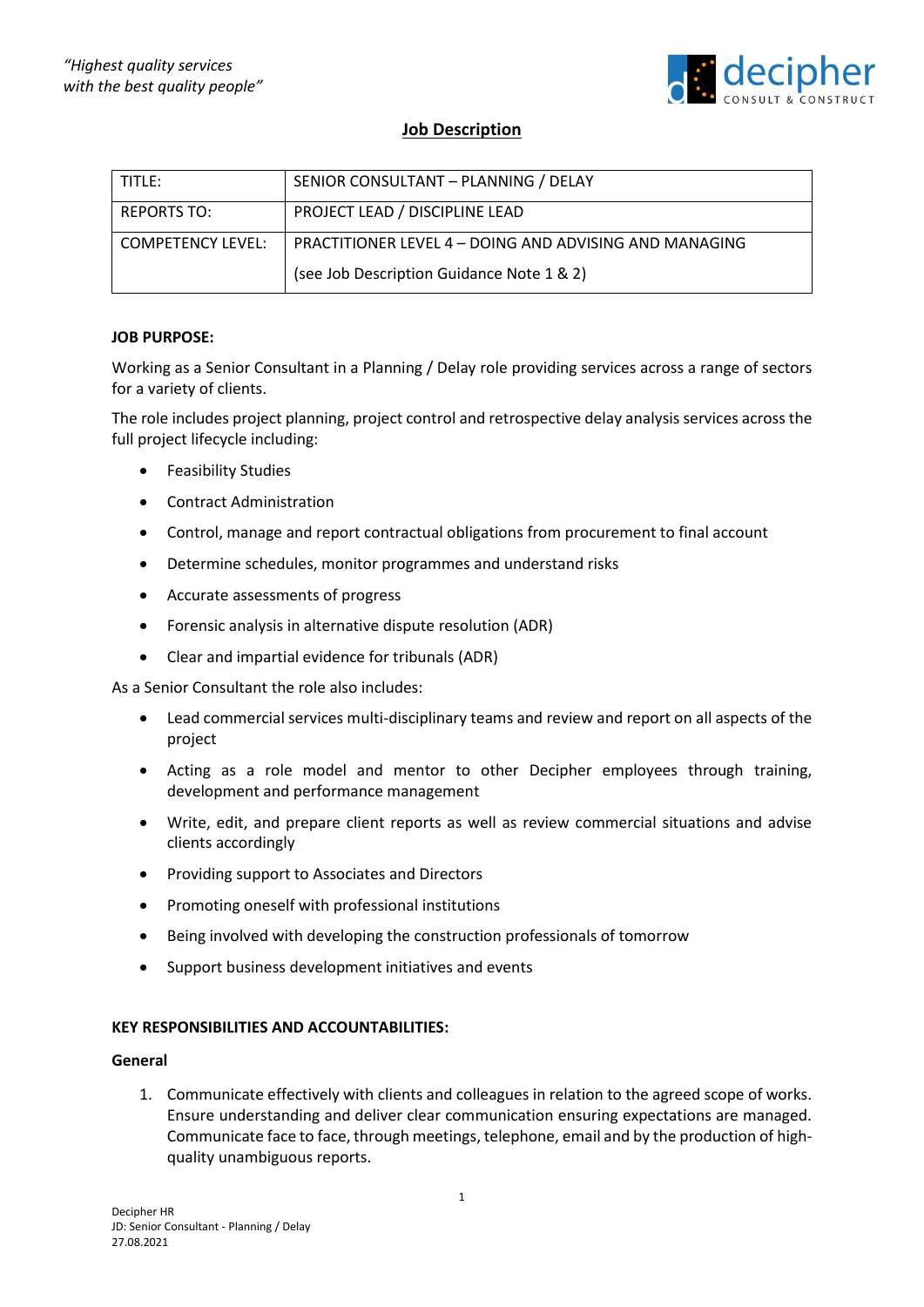

- 2. Manage information in a variety of formats in a disciplined and accurate manner. Comply with the company's Quality Management System (under development) and deadline requirements.
- 3. Maintain Decipher timesheet (updated daily).
- 4. Uphold the Decipher Way and company Core Values in dealings with clients, colleagues and external stakeholders.
- 5. Network externally and identify business development opportunities.

## **Health & Safety**

- 6. Comply with company and client health and safety policies and procedures.
- 7. Comply with site PPE requirements.
- 8. Ensure project programmes allow adequate time for health and safety management of programme activities.

## **Functional**

## Pre-Contract

- 9. Lead in the development of converse fee bid proposals, narratives and costs.
- 10. Lead the planning of construction works at tender stage (pre-contract). Produce duration calculations, phasing diagrams, method statements and programmes.

## Live

- 11. Competently review and update phasing diagrams, method statements and programmes. Write and critique reports on the status of live projects.
- 12. Competently produce, update and monitor multiple programmes for multiple purposes. Produce comprehensive supporting narratives explaining assumptions made.

## Delay

- 13. Have an excellent understanding of key scheduling issues such as float, concurrent delay, constructive acceleration, impact on change to the scope and the cumulative effect of delays to the programme.
- 14. Have an excellent understanding of the SCL and AACE Protocols. Make decisions in terms of the optimum programme and delay analysis methodology to adopt for the given circumstances.
- 15. Thoroughly analyse information provided and identify missing information/documentation that is required.
- 16. Have a detailed understanding of how to prove entitlement for Extension of Time (EOT) and produce EOT claims and presentation of same to clients/professionals/lawyers.

## General

- 17. Organise and lead the client with regards to their 'time management' of projects.
- 18. Have a detailed understanding of how to identify factors that contribute to the failure or abuse of a programme.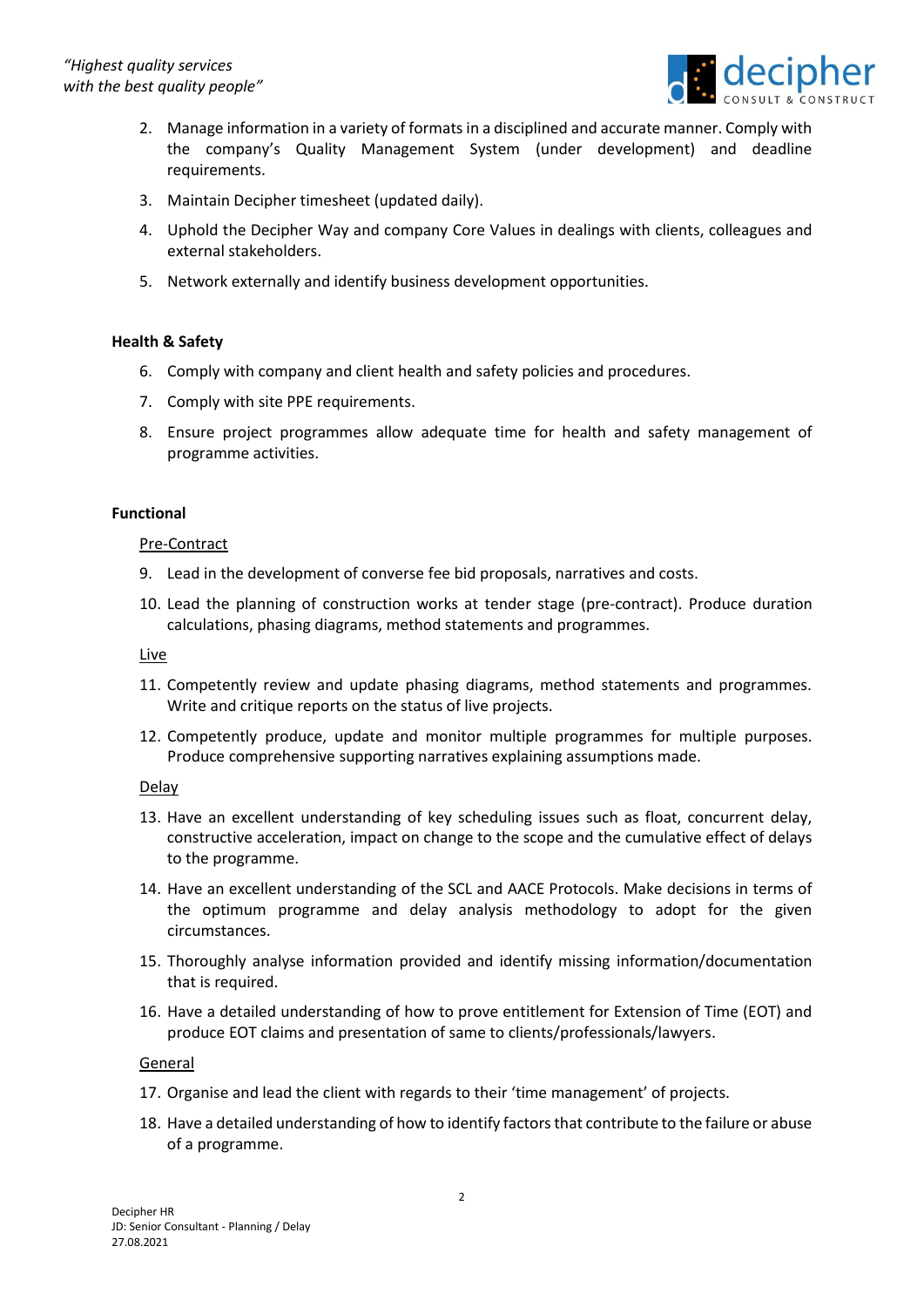

- 19. Competently evaluate programmes created by others and critique and report on issues within them.
- 20. Competently produce spreadsheets, graphs, programmes and other documentation that enables visualisation of data and trends.
- 21. Identify trends within a project, upcoming problems and potential solutions. Ensure these are notified to client for discussion and seeking of solutions.
- 22. Develop and maintain client relationships to ensure project work is successfully won by the company and leads to repeat work.

#### Contract Administration

- 23. Project progress reporting on a regular basis (weekly or monthly) as required by the client.
- 24. Produce detailed and coherent documents and reports, prepare and issue technical reports, evaluate information produced by others and critique and report on same.
- 25. Appreciate timescales throughout the life cycle of a project. Understand how you can contribute to profit improvements or cause loss.
- 26. Excellent understanding of the building process, implications of design decisions and specifications.
- 27. Excellent knowledge of different forms of contract including NEC and JCT and be able to provide information to others.
- 28. Ensure advice is provided to clients to allow them to make reasoned decisions.
- 29. Responsible for the programme management of varying sizes of projects.

ADR

- 30. Excellent understanding of delay analysis techniques.
- 31. Excellent knowledge of the impact of change, delay and disruption upon a project programme.
- 32. Excellent knowledge of construction law; produce narratives, analyse programme and produce expert reports. Provide information to clients with regards to matters in dispute.
- 33. Oversee the production, formatting and collating of delay analysis reports for issue externally.

## Internal Decipher

- 34. Have excellent practical experience of Primavera P6, Asta Powerproject and Microsoft Project.
- 35. Maintain control of Decipher project costs and lead with Discipline Lead / Project Lead on the budgeting of commissions.
- 36. Provide commercial and contractual information to the Project Lead.
- 37. Ensure knowledge and skills are passed on to other colleagues by way of formal best practice sharing and developing mentoring programmes.
- 38. Work with Associate Consultant Planning & Delay to assist with the implementation of training and development as identified on colleagues Personal Development Plans.
- 39. Work with, and provide support to, the Administration team (including HR and Finance) to ensure required documentation and information is provided.
- 40. Provide sound, professional advice to clients and colleagues across the full extent of your ability and knowledge, to enable them to make considered decisions.
- 41. Be an expert in your technical area of expertise to both clients and colleagues.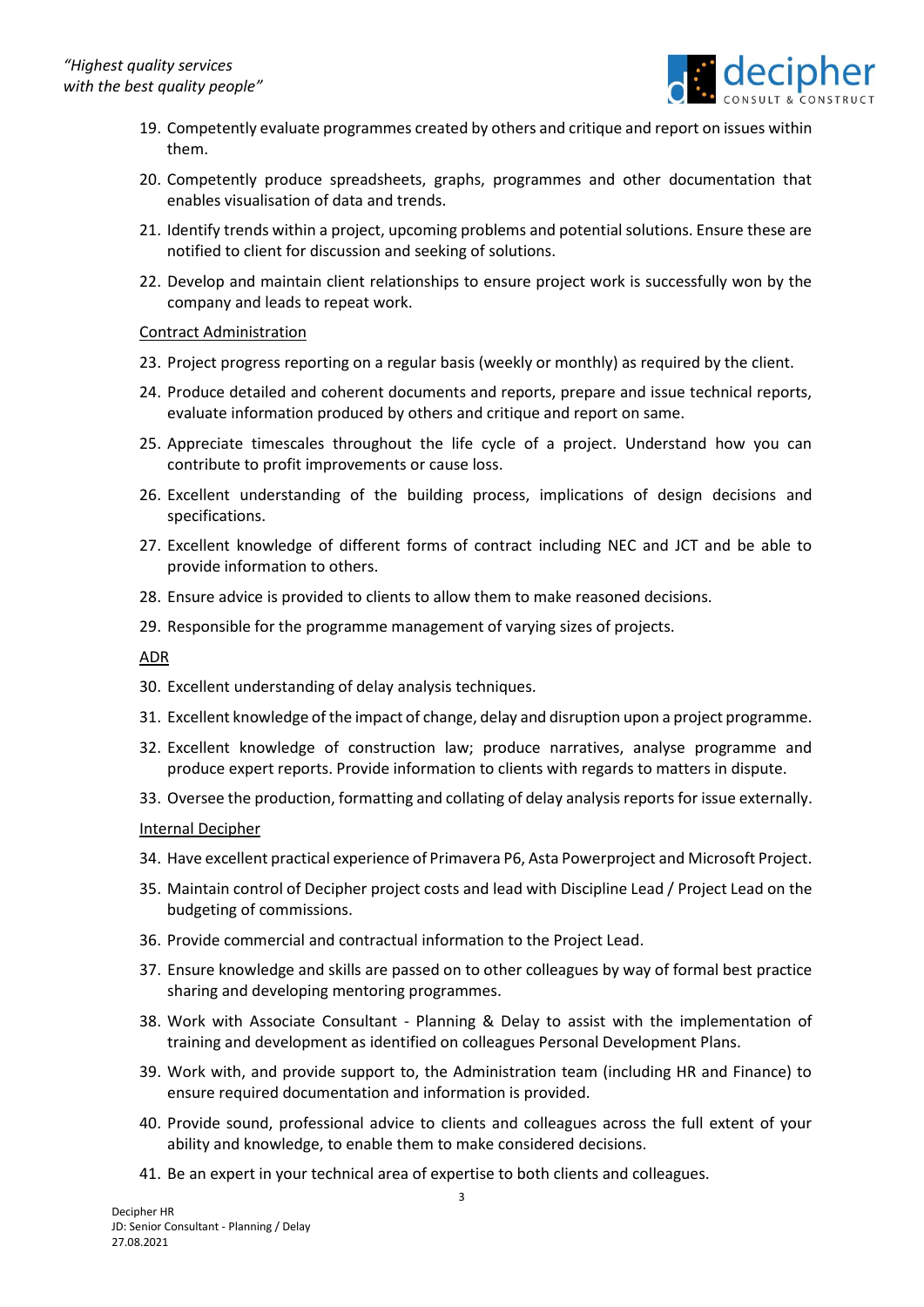

## **Authority**

- 42. Directly responsible to a client for projects of varying sizes, including large scale.
- 43. Lead client facing team and provide support and direction to Graduate Consultants, Consultants, Senior Consultants, Associate Consultants, and elsewhere as required.
- 44. Report to Associate Consultants as directed.
- 45. Work with Managers to share knowledge and experience and ensure effective, clear communication.
- 46. Act as a role model and mentor to other Decipher employees and external professionals, taking active steps to promote professional standards.

#### **Self-Development**

- 47. Maintain and develop computer literacy skills; including specialist software (e.g. Primavera, Powerproject and MS Project) and Microsoft Office.
- 48. Increase knowledge in technical area of expertise.
- 49. Keep up to date with developments in planning and project controls practice and techniques.
- 50. Keep up to date on dispute resolution, adjudication, arbitration and litigation (including case law).
- 51. Have achieved a degree (or other relevant qualification).
- 52. Be a Chartered Member of CIOB or CIArb and maintain Chartership status.
- 53. Have achieved AACE Planning and Scheduling Professional (PSP) qualification.

## **Typical Career Progression**

Associate Consultant – Planning / Delay

## **Example Requirements**

- Proven record of taking responsibility and the lead on a project on a continuing basis
- Lead negotiations successfully on a continuing basis
- Develop strong working relationships with clients resulting in repeat business on a continuing basis
- Able to confidently network externally and identify and develop business development opportunities
- Confidently provide reasoned advice
- Continue to build expertise
- Excellent communication skills including report writing
- Effectively delegate and provide support to Senior Management team
- Carry out mentoring, training and development with colleagues around your areas of expertise
- Plan, develop and implement strategy, timescales and budgets